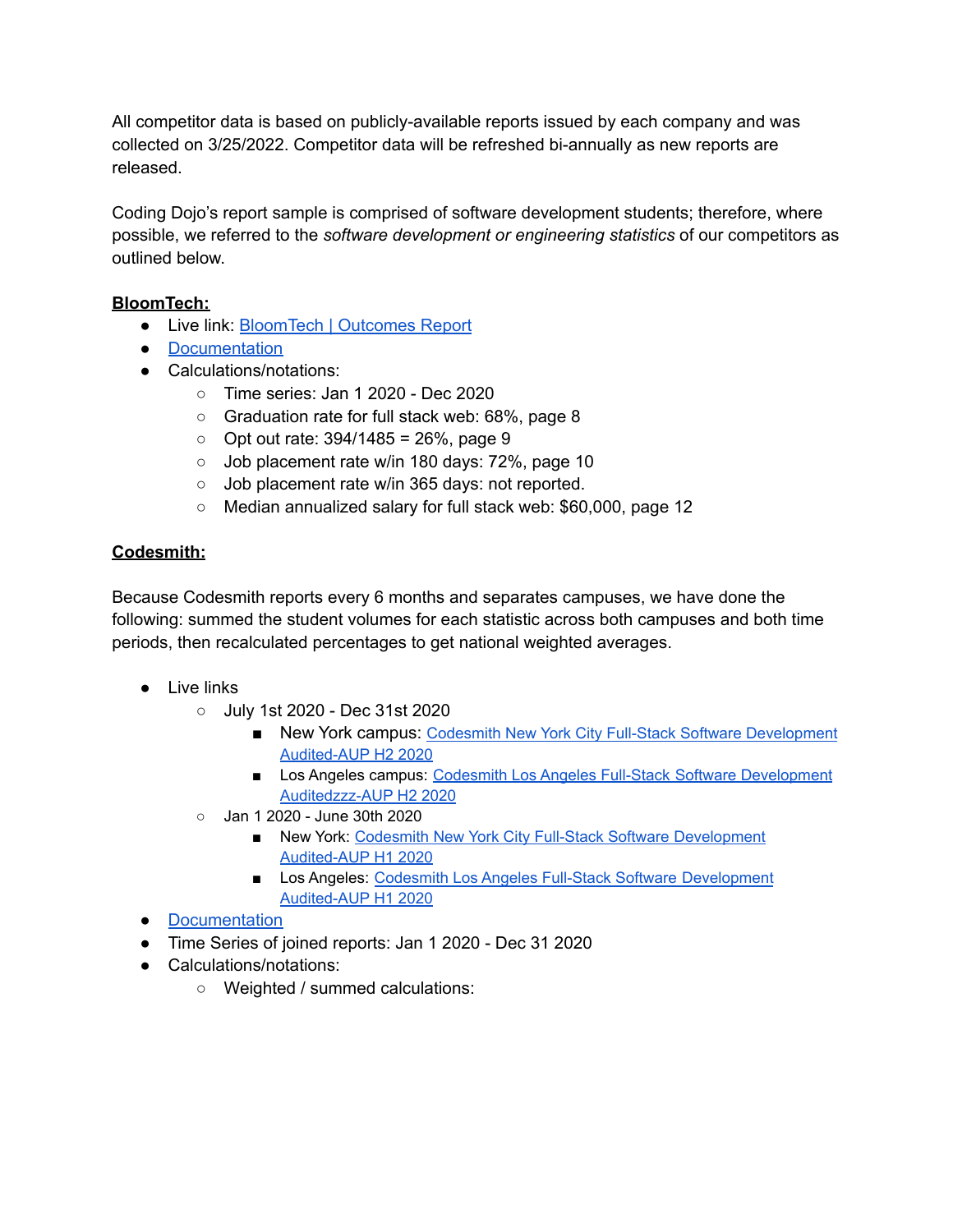| Codesmith                    |         |           |                |           |                           |  |
|------------------------------|---------|-----------|----------------|-----------|---------------------------|--|
|                              | H1      |           | H <sub>2</sub> |           |                           |  |
|                              | NY      | LA        | NY             | LA        | Total, weighted or summed |  |
| Graduates included in report | 71      | 87        | 117            | 92        | 367                       |  |
| Grad rate                    | 94.90%  | 95.80%    | 95.30%         | 95.80%    | 95.47%                    |  |
| Placement rate, 180 days     | 78.90%  | 80.50%    | 80.30%         | 83.10%    | 80.78%                    |  |
| Placement volume, 180 days   | 56.019  | 70.035    | 93.951         | 76.452    | 296.457                   |  |
| Median pay                   | 120,000 | \$116,500 | \$120,000      | \$116,500 | \$118,292.92              |  |
| Opt out rate                 | 4.10%   | 5.40%     | 2.50%          | $0.00\%$  | 2.87%                     |  |
|                              |         |           |                |           |                           |  |

 $\circ$ 

- Graduation rate for full stack web: 95.5%
- Opt out rate: 2.87%
- Job placement rate w/in 180 days: 80.8%
- Job placement rate w/in 365 days: not reported
- Median annualized salary for full stack web: \$118,293

### **Flatiron:**

Flatiron is a year behind in their reporting; thus we utilized the 2020 report, time series Jan 1 2019-Dec 31 2019. This report includes multiple disciplines; we leveraged only data pertaining to the Software Development program(s)

- Live Link: [Flatiron](https://hi.flatironschool.com/rs/072-UWY-209/images/Flatiron%20School%20Jobs%20Report.pdf) School 2020 Jobs Report
- [Documentation](https://drive.google.com/file/d/1RaVW6aUo-y0k75TunFOBTfXvcyNC5aC-/view?usp=sharing)
- $\bullet$  Time series:  $\frac{\text{Jan 1 2019 Dec 2019}}{\text{Dec 2019}}$
- Calculations / citations
	- $\circ$  Graduation rate= graduates divided by addressable students = 1942/2262 = 85.85%, page 6
		- Flatiron did not publish the number of non-graduates from the software engineering program specifically. Thus we have used the average graduation rate of all programs
	- Opt out rate: 20%, n=1477, page 18
	- Job placement rate w/in 180 days: 79%, page 20
	- Job placement rate w/in 1 year: 86%, page 19
	- Median annualized salary for full-time salaried role : \$65,000, page 22

#### **Fullstack:**

Fullstack is a year behind in their reporting; thus we utilized the 2020 report, time series Jan 1 2019-Dec 31 2019.

- Live Link: Fullstack [Academy](https://www.fullstackacademy.com/fullstack-academy-2019-jobs-report-pdf) 2019 Jobs Report
- [Documentation](https://drive.google.com/file/d/1q5D5V7-dZzFf67aOIpb2SGFurKFFuRgE/view?usp=sharing)
- Time series: Jan 1 2019 Dec 2019
- Calculations / citations
	- Graduation rate= 84.7%, page 12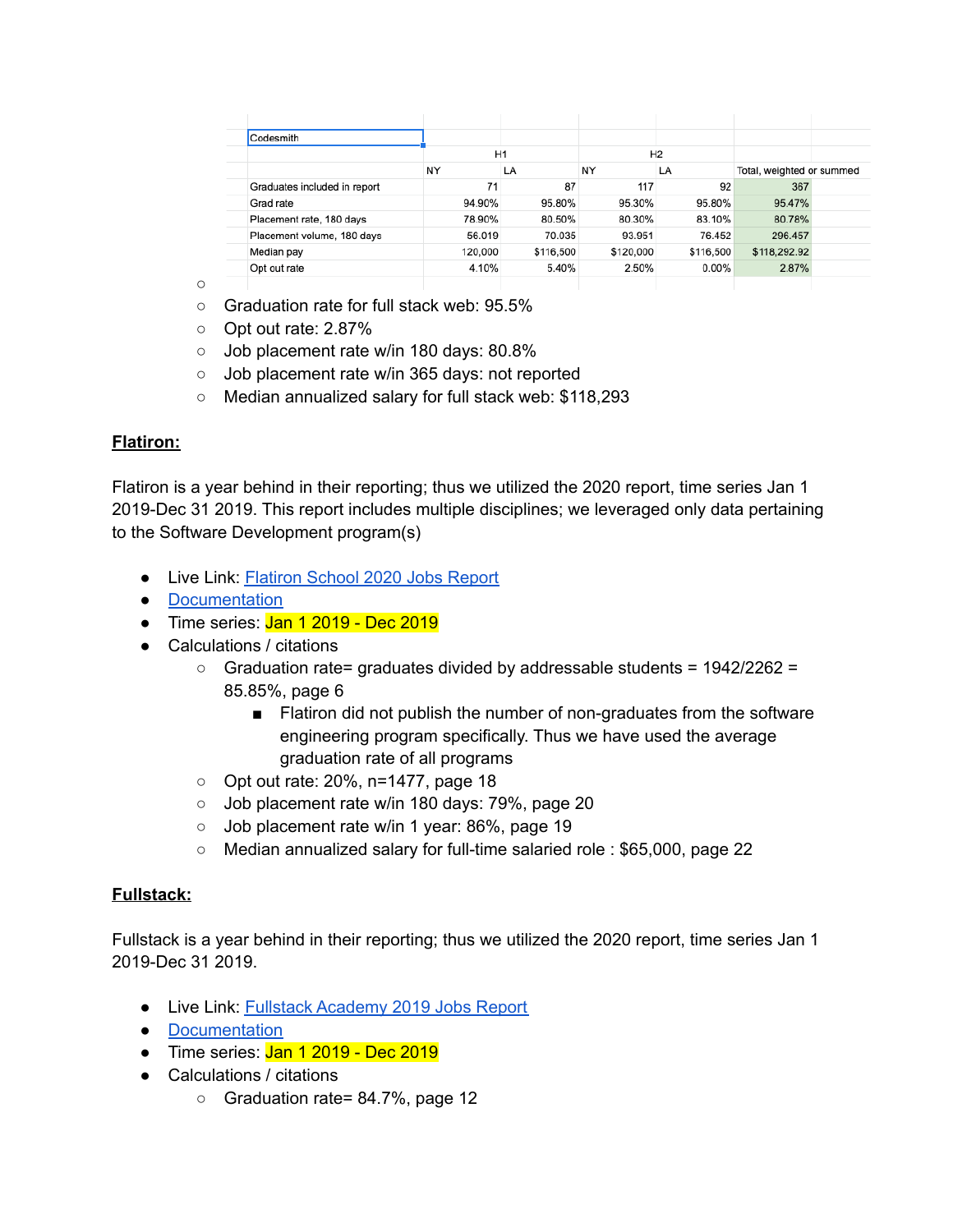- Flatiron did not publish the number of non-graduates from the software engineering program specifically. Thus we have used the average graduation rate of all programs
- $\circ$  Opt out rate: (502-427)/502 = 14.9%, page 13
- Job placement rate w/in 180 days: 80.1%, page 14
- Job placement rate w/in 1 year: 91.3%, page 12
- Median annualized salary for full stack web: \$82,500, page 12

### **General Assembly**

- Live link: General Assembly [Outcomes](https://ga-public-downloads.s3.amazonaws.com/General-Assembly-Outcomes-Report-Latest.pdf) Report 2020
- [Documentation](https://drive.google.com/file/d/1CCn5FcXrNXcgMohyIim_t_gZ_KbKSi4z/view?usp=sharing)
- Time series: Jan 1 2020-Dec 31 2020
- Calculations / citations
	- Graduation rate of software engineering immersive= 81.2%, page 21
	- Opt out rate: 37.9%, page 21
	- Job placement rate
		- General assembly defines separate categories for full time and part time job seekers. For the full time job seekers, job placement within 180 days for the software engineering program is 77.3% (page 11)
		- For the part time job seekers, job placement within 365 days is 58.8%.
		- GA does not report the placement rates for full time job seekers within 365 days, OR the placement within 180 days of the part time seekers. Therefore we cannot calculate a weighted average.

| General Assembly             | Full Time    | Part Time<br>(Extended) | Total, weighted<br>or summed |  |
|------------------------------|--------------|-------------------------|------------------------------|--|
| Graduates included in report | 1161         | 170                     | 1331                         |  |
| Placement volume, 180 days   |              | 898 Not reported        | N/A                          |  |
| Placement volume, 365 days   | Not reported | 100                     | N/A                          |  |
|                              |              |                         |                              |  |

○ GA does not report median salaries

#### **Hack Reactor:**

Hack Reactor only has a link to their current report, covering the second half of 2020.

● Live link: [GRAD](https://assets.ctfassets.net/hu62i9v1xxtm/5LyOFUxZ5n4akGQ20mggup/d68315ea63ba25fbc0554389f5633018/2020_2__GRAD_Report__final_.pdf) Re Pa

■

- [Documentation](https://drive.google.com/drive/folders/1ugwOu-tyDDK0DaU_4k5EzRyrhoEiBgrO?usp=sharing)
- Time Series: 7/1/20-12/31/20
- Calculations / citations:
	- Graduation rate of software development: 75.4%, page 7
	- Opt Out rate:
		- Hack reactor reports opt outs by campus. Thus we summed the total number of opt outs (non job-seekers plus unresponsive) and divided by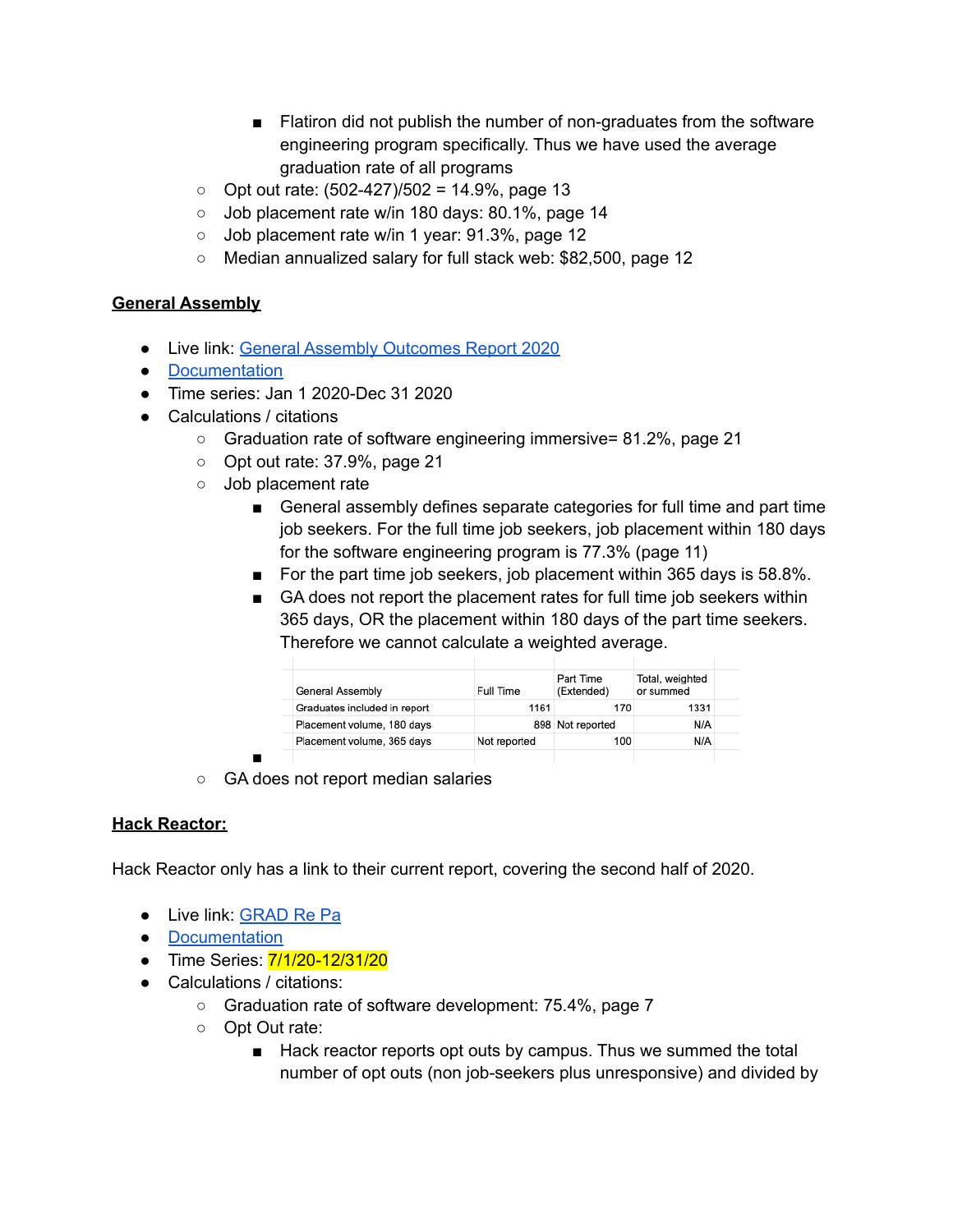| <b>Hack Reactor</b> | Graduates | Opted out      |  |
|---------------------|-----------|----------------|--|
| San Francisco       | 80        | 8              |  |
| San Jose            | 7         | 0              |  |
| Denver              | 19        | 0              |  |
| Seattle             | 16        | 1              |  |
| Los Angeles         | 24        | $\overline{2}$ |  |
| Phoenix             | 9         | 1              |  |
| Austin              | 23        | $\overline{2}$ |  |
| Boulder             | 17        | 2              |  |
| New York            | 27        | $\mathfrak{p}$ |  |
| Remote Full-Time    | 88        | 5              |  |
| Remote Part-Time    | 24        | 7              |  |
| Total               | 334       | 30             |  |
|                     |           | 8.98%          |  |
|                     |           |                |  |

the total number of graduates to calculate a 8.98% opt out rate. Pages 9-19.

- Job placement for software development within 180 days: 75%, page 7
- Job placement for software development within 365 days: not reported
- Median annualized salary for software development: \$80,000, page 7

### **Thinkful**

Thinkful only has a link to their current report, covering the first half of 2020. They also report separately on Full Time and Part Time programs. Therefore we leveraged weighted averages.

- Live Links
	- o Outcomes report: ThinkfulOutcomes SE\_2020.pdf
	- o Third party report, part time program: [THINKFUL,](https://assets.chegg.com/image/upload/v1641410509/01_CM/21/1210_Thinkful_AUP%20Reports/01_Documents/1210_Thinkful_AUPReportsEngineeringFlex.pdf) INC.
	- Third party report, full time program: [THINKFUL,](https://assets.chegg.com/image/upload/v1641410508/01_CM/21/1210_Thinkful_AUP%20Reports/01_Documents/1210_Thinkful_AUPReportsEngineeringImmersion.pdf) INC.
- [Documentation](https://drive.google.com/drive/folders/13xeuxjzm546tHXsu8jziU5loDUxH1FFp?usp=sharing)
- Time series: Jan 1 2020 June 30 2020
- Calculations / citations:

■

| Thinkful                     | Full Time Immersiv Part Time (Flex) or summed |          | Total, weighted |  |
|------------------------------|-----------------------------------------------|----------|-----------------|--|
| Enrolled                     | 118                                           | 438      | 556             |  |
| Graduates                    | 82                                            | 107      | 189             |  |
| Grad rate                    | 69.49%                                        | 24.43%   | 33.99%          |  |
| Completed job search period  | 75                                            | 80       | 155             |  |
| Opt out volume               |                                               | 13       | 20              |  |
| Opt out rate                 |                                               |          | 12.90%          |  |
| Placement volume             | 58                                            | 58       | 116             |  |
| Placement rate               |                                               |          | 74.84%          |  |
| Reported salaries            | 52                                            | 49       |                 |  |
| Reported average base salary | \$64,465                                      | \$56,283 | \$60,496        |  |
|                              |                                               |          |                 |  |